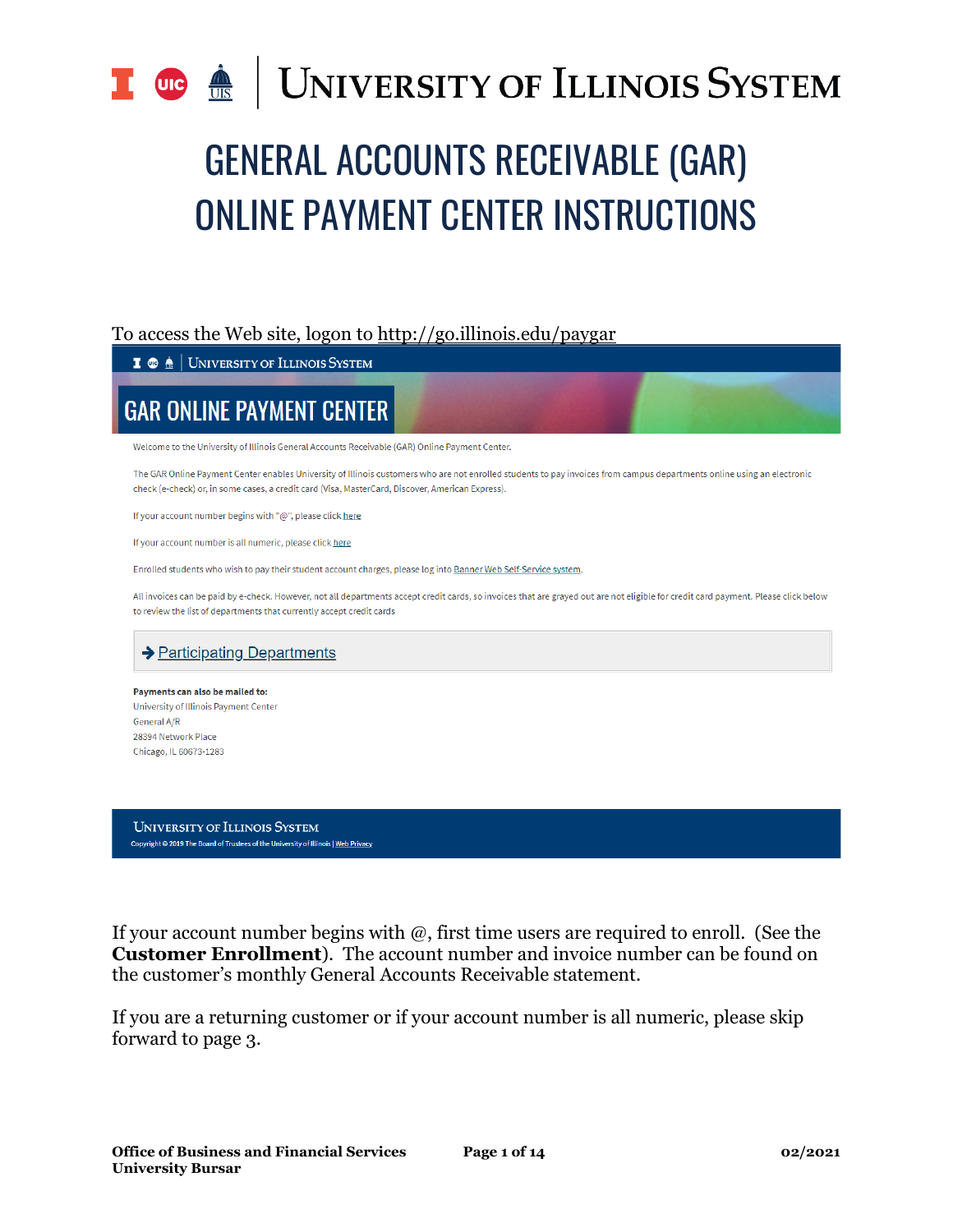

## UNIVERSITY OF ILLINOIS SYSTEM

**I**  $\oplus$   $\underline{\mathbb{A}}$  | University of Illinois System

### **GAR Online Payment Center**

## **Customer Enrollment**

|                 | If your University of Illinois account number is entirely numeric (e.g.<br>612345678), you don't have to enroll and can Leg On now. |
|-----------------|-------------------------------------------------------------------------------------------------------------------------------------|
|                 |                                                                                                                                     |
|                 | Please complete all fields below and then click the Enroll button.                                                                  |
|                 | Account Number: (ex: @12345678)                                                                                                     |
|                 |                                                                                                                                     |
|                 |                                                                                                                                     |
|                 | Name on Account:                                                                                                                    |
|                 |                                                                                                                                     |
|                 | E-mail Address:                                                                                                                     |
|                 |                                                                                                                                     |
|                 |                                                                                                                                     |
|                 | Phone Number: (format: XXX-XXX-XXXX)                                                                                                |
|                 |                                                                                                                                     |
|                 | Your password must be at least 6 characters and contain at least one letter                                                         |
| and one number. |                                                                                                                                     |
|                 | Choose a Password:                                                                                                                  |
|                 |                                                                                                                                     |
|                 |                                                                                                                                     |
|                 | Confirm Password:                                                                                                                   |
|                 |                                                                                                                                     |
|                 |                                                                                                                                     |
|                 |                                                                                                                                     |
|                 | In order to confirm your identity, please enter one invoice# from your<br>current statement.                                        |
|                 |                                                                                                                                     |
|                 | Invoice #:                                                                                                                          |
|                 |                                                                                                                                     |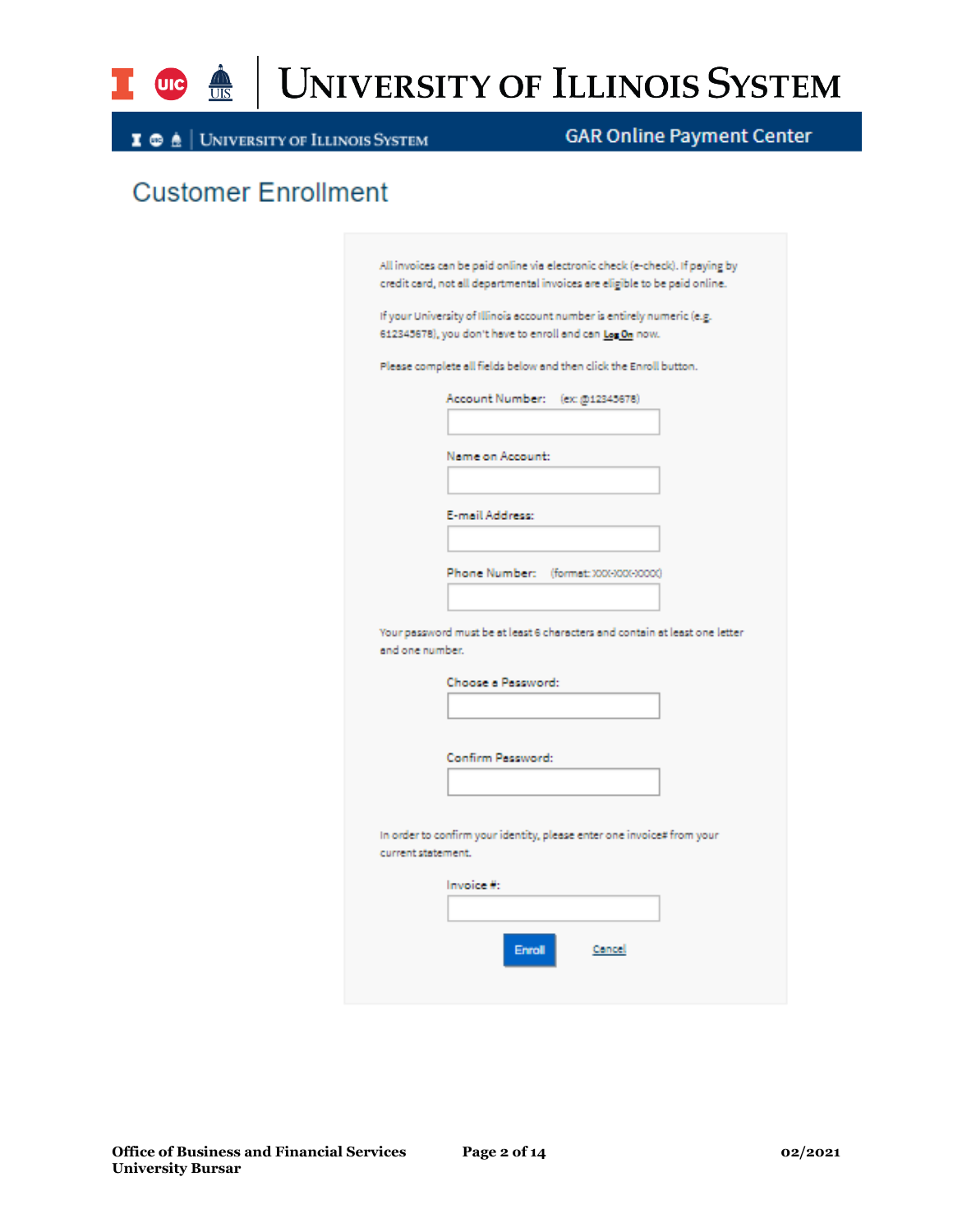

### After enrolling, you will receive a confirmation email similar to the one below.



paycenterhelp@uillinois.edu

University of Illinois GAR Online Payment System Enrollment

Your account for the University of Illinois GAR Online Payment System has been successfully enrolled. You may access the system via this URL:

https://www.ipay.uillinois.edu/gar/welcome.cfm

NOTE: Please do not reply to this email as it was generated by an automated messaging system.

If you have already enrolled or your account number is all numeric, you can click "Log On" from the Welcome screen. A copy of the Log On screen is below.

If your account number begins with  $@$ , you may enter your logon and password and you will be directed to the Menu Options page.

If your account number is all numeric, please click on "My Account is Numeric". You will then be instructed to enter your Enterprise Authentication I.D. and password.

| I <b>C</b> $\triangle$ UNIVERSITY OF ILLINOIS SYSTEM                  | <b>GAR Online Payment Center</b>                                                                                                                                            |
|-----------------------------------------------------------------------|-----------------------------------------------------------------------------------------------------------------------------------------------------------------------------|
| Log On                                                                |                                                                                                                                                                             |
|                                                                       | If your University of Illinois account number begins with "@" and you have not already enrolled by setting a password for your account, please enroll.                      |
|                                                                       | If your University of Illinois account number begins with "@", enter your account number and password below and then click Log On.                                          |
|                                                                       | Logon (ex. @12345678)<br>Password<br>Log On<br>Cancel                                                                                                                       |
| You will receive a temporary password within three (3) business days. | If you cannot remember your password, please email your Logon ID (Universityy of Illinois account number), account name, and account address to aroperations@uillinois.edu. |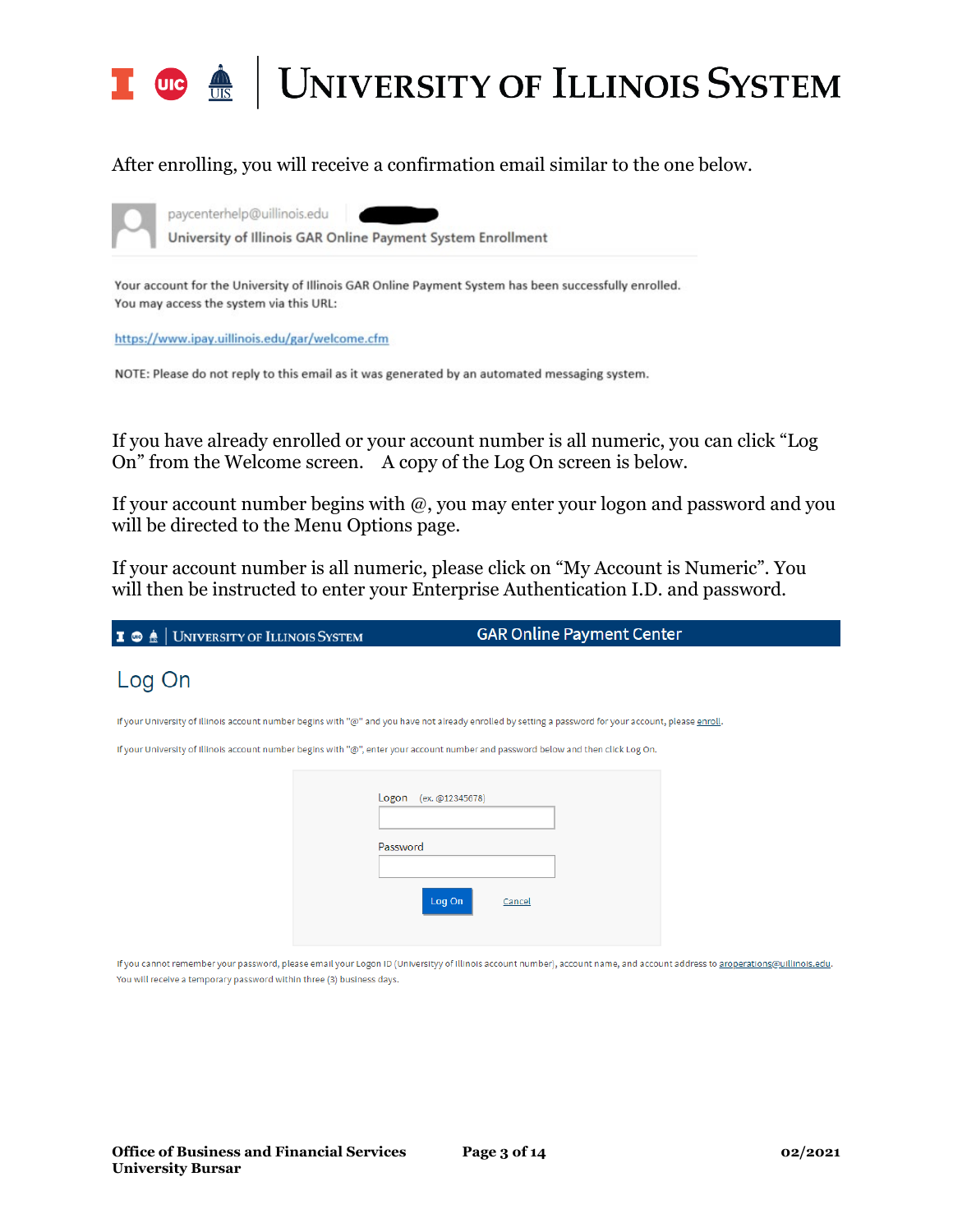

## UNIVERSITY OF ILLINOIS SYSTEM

After the first log in, a "Consent" page will appear. Customers will have to click "I agree" before proceeding. The Consent page will only appear once.

I **O**  $\triangle$  | UNIVERSITY OF ILLINOIS SYSTEM

**GAR Online Payment Center** 

### Consent

When you select "I Agree" and "Continue" below, you consent to conduct business with the University of Illinois (University) using electronic communications, records and signatures. Your consent to the following statements is valid until you revoke your consent.

- 1. In order to conduct business electronically, you must use a computer with a supported operating system and internet browser, sufficient electronic storage capacity on the computer's hard drive or other data storage unit, a printer that is capable of printing from the browser, and email software.
- 2. Only the person whose University account number or University ID (UIN) was used to enter this website may conduct business on this site.
- 3. By consenting to conduct business electronically, you agree that the University is not required to provide you with records in paper format; if you want a paper copy of any records provided electronically, you agree to print a copy from your computer.
- 4. You may at any time withdraw your consent to conduct business electronically; however, if you withdraw consent, any electronic transactions or agreements conducted with the University before your withdrawn consent will remain valid and binding on all parties. To withdraw consent, email aroperations@uillinois.edu.
- 5. If you do not agree to the above statements, please exit this website and remit payment per the instructions on your University billing statement.

BY CLICKING "I AGREE" AND "CONTINUE", YOU ACKNOWLEDGE THAT YOU HAVE READ THE ABOVE INFORMATION, AGREE TO CONDUCT BUSINESS ELECTRONICALLY WITH THE UNIVERSITY, AND HAVE EITHER CONSULTED WITH OR HAD SUFFICIENT OPPORTUNITY TO CONSULT WITH ADVISORS OF YOUR CHOICE ON THE MEANING AND IMPLICATIONS OF THIS CONSENT.

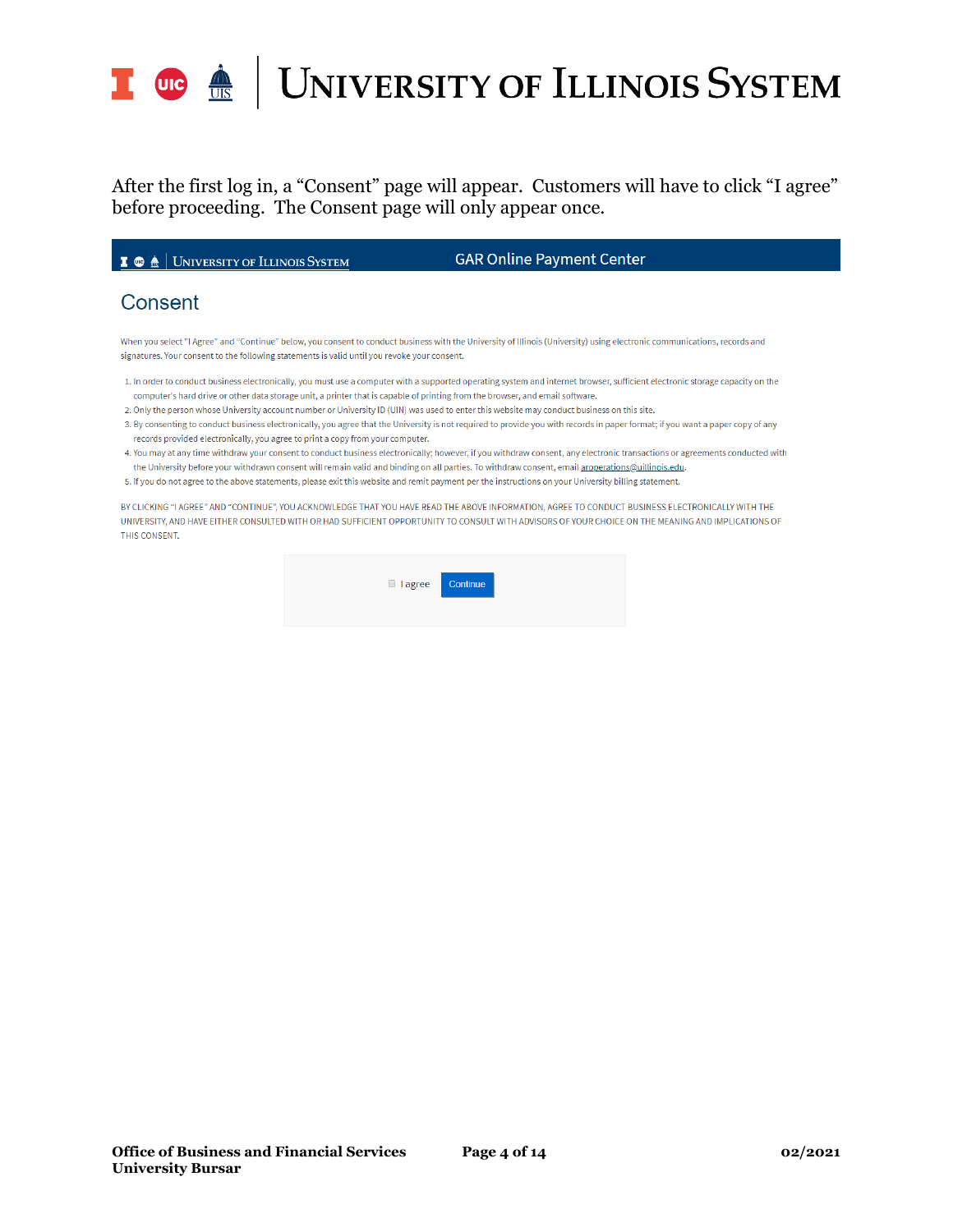

The following screen lists, under **Welcome**, information related to the customer's last logon, last online payment, and last online payment amount in the box on the right side of the screen. Customers are strongly encouraged to read the message board each time they logon in order to receive updated information. After reading all new messages, select **Pay Invoices** from the **Menu Options** list.

| UNIVERSITY OF ILLINOIS SYSTEM<br>I ® A                                                         | <b>GAR Online Payment Center</b>                                                           |      |         |
|------------------------------------------------------------------------------------------------|--------------------------------------------------------------------------------------------|------|---------|
| <b>View Payment History</b><br><b>Pay Invoices</b><br><b>Change Password</b>                   |                                                                                            | Home | Log Off |
| Messages                                                                                       | <b>Welcome: Marc Test</b><br>Last Logon: 11/08/2019 9:53 AM<br><b>Last Online Payment:</b> |      |         |
| 9/1/2015. The U of I General Accounts Receivable Online Payment Center is now mobile friendly. | Last Online Payment Amount: \$0.00                                                         |      |         |

**UNIVERSITY OF ILLINOIS SYSTEM** opyright © 2019 The Board of Trustees of the University of Illinois | <u>Web Privacy</u>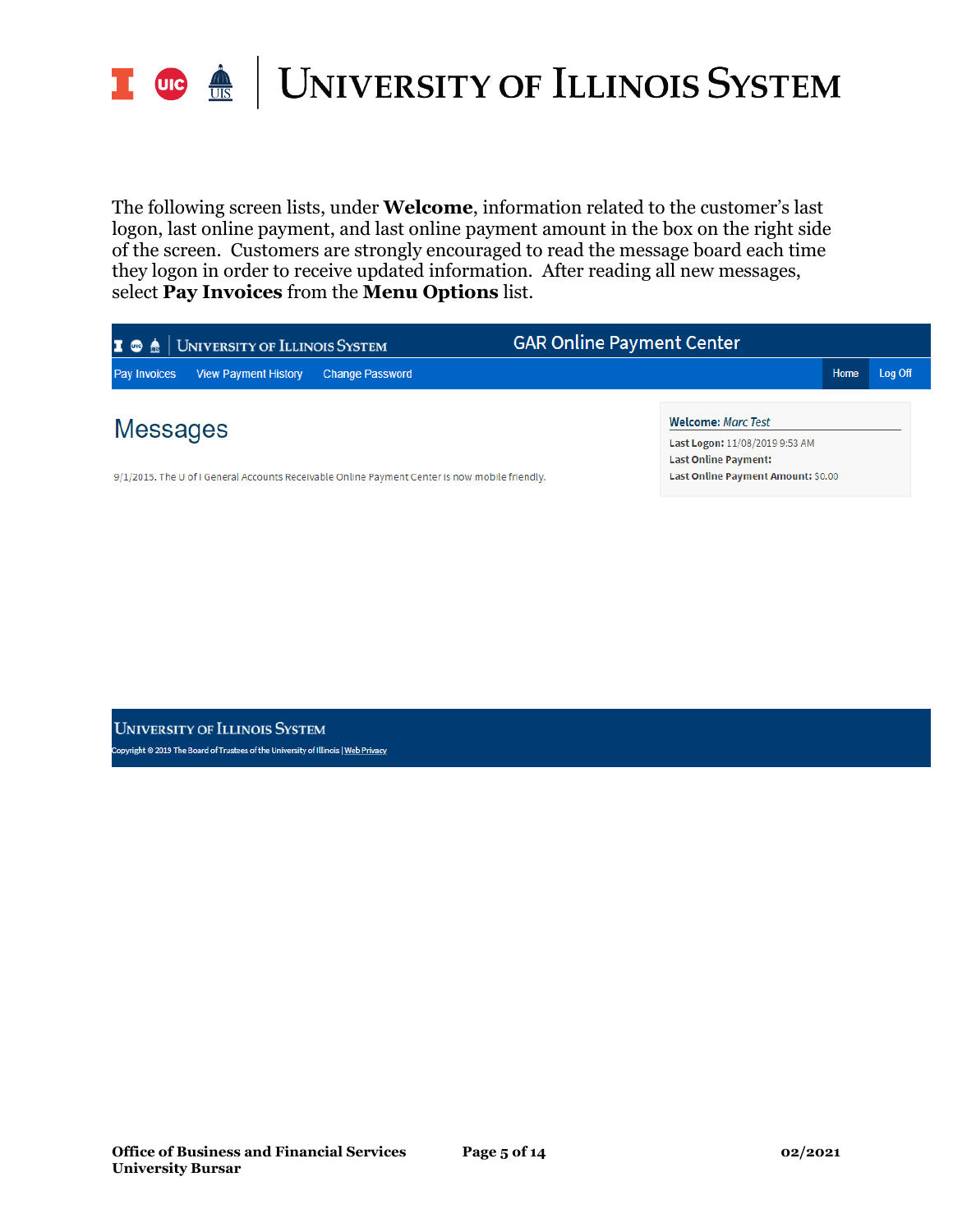

After you click pay invoices, the next screen will appear which will give you the opportunity to choose the payment method.

| <b>Pay Invoices</b><br><b>View Payment History</b><br><b>Change Password</b><br>Pay Invoices<br>Susan Cotter at 217-244-6022.<br><b>Current Payment Method:</b><br>Select One<br>۰ |                                                                                                                                                                                                                                                                                                                                                                                                                                                                                                                                                                                                                                                                                                                                                                                                                                                          |  |  |  |  |  |
|------------------------------------------------------------------------------------------------------------------------------------------------------------------------------------|----------------------------------------------------------------------------------------------------------------------------------------------------------------------------------------------------------------------------------------------------------------------------------------------------------------------------------------------------------------------------------------------------------------------------------------------------------------------------------------------------------------------------------------------------------------------------------------------------------------------------------------------------------------------------------------------------------------------------------------------------------------------------------------------------------------------------------------------------------|--|--|--|--|--|
|                                                                                                                                                                                    | Log Off<br>Home                                                                                                                                                                                                                                                                                                                                                                                                                                                                                                                                                                                                                                                                                                                                                                                                                                          |  |  |  |  |  |
|                                                                                                                                                                                    |                                                                                                                                                                                                                                                                                                                                                                                                                                                                                                                                                                                                                                                                                                                                                                                                                                                          |  |  |  |  |  |
|                                                                                                                                                                                    | Select the checkboxes of the invoices that you wish to pay and then click the Continue button. Invoices that are grayed out and that do not have a select option are not payable<br>online. Please allow 3 business days for payments to be processed and removed from this list. Please check your Payment History for further information.<br>Invoices from campus departments can be paid using either an electronic check or credit card. All invoices can be paid by e-check. However, if paying by credit card, invoices for<br>departments who choose not to participate in the pay by credit card program will be shown in red and not have a select option.<br>Invoice totals includes all charges and credits pertaining to the invoice number. If you do not agree with the invoice total, please contact aroperations@uillinois.edu, or call |  |  |  |  |  |
|                                                                                                                                                                                    |                                                                                                                                                                                                                                                                                                                                                                                                                                                                                                                                                                                                                                                                                                                                                                                                                                                          |  |  |  |  |  |
| Select<br><b>Date Due</b><br><b>Description</b><br>Invoice                                                                                                                         | <b>Amount Due</b>                                                                                                                                                                                                                                                                                                                                                                                                                                                                                                                                                                                                                                                                                                                                                                                                                                        |  |  |  |  |  |
| <b>ITCS Pubs Revolving</b><br>no pay method selected<br>2019-11-28<br><b>UAG15754</b>                                                                                              | \$270.50                                                                                                                                                                                                                                                                                                                                                                                                                                                                                                                                                                                                                                                                                                                                                                                                                                                 |  |  |  |  |  |
|                                                                                                                                                                                    | <b>Total Amount Due: \$270.50</b>                                                                                                                                                                                                                                                                                                                                                                                                                                                                                                                                                                                                                                                                                                                                                                                                                        |  |  |  |  |  |
| <b>Total Amount Due reflects payments pending</b>                                                                                                                                  |                                                                                                                                                                                                                                                                                                                                                                                                                                                                                                                                                                                                                                                                                                                                                                                                                                                          |  |  |  |  |  |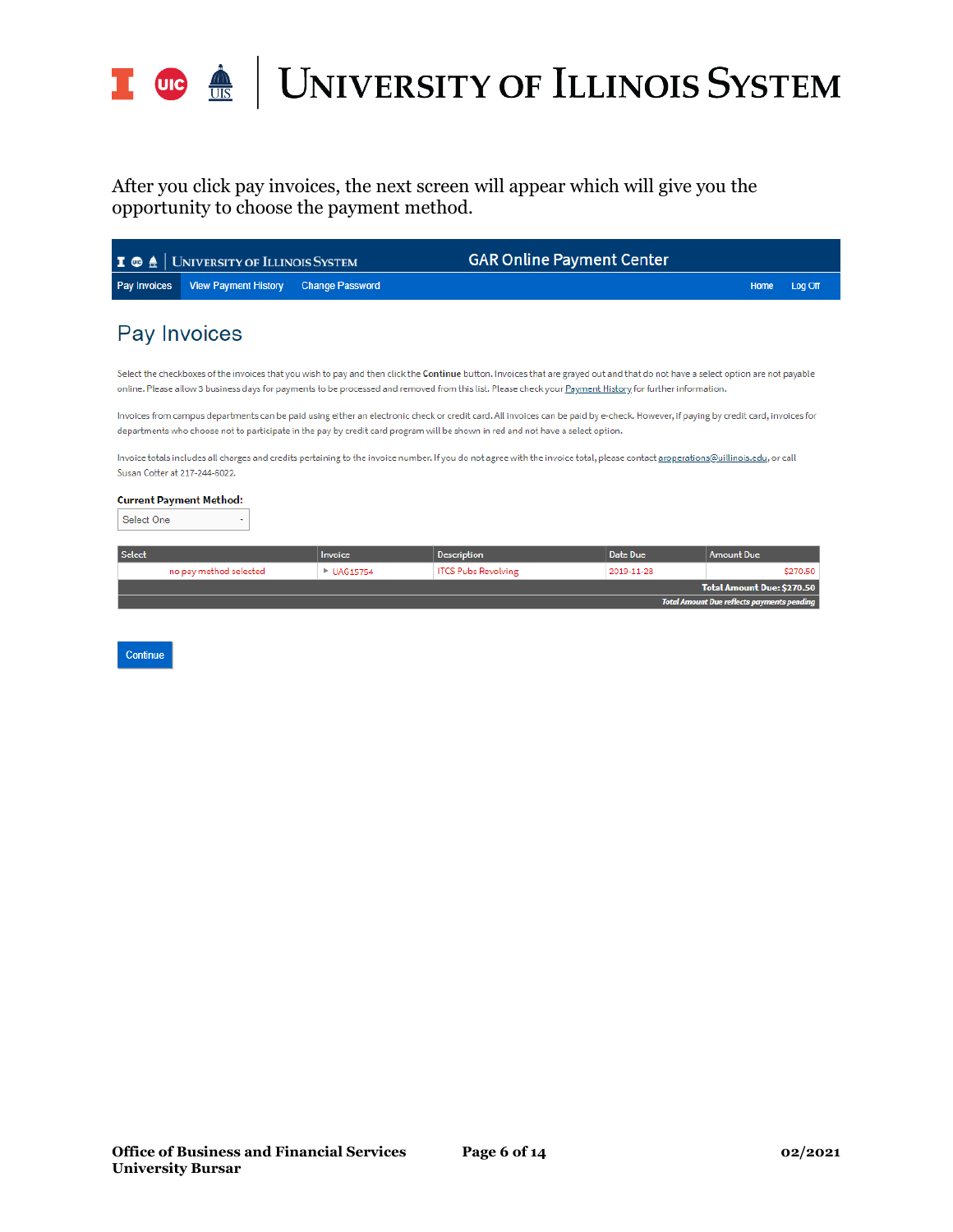

The following image reflects what is shown when e-check is selected. All outstanding invoices are eligible to be made online. If you see an expand arrow next to the Invoice number, you can pick a single transaction to pay versus the entire invoice amount.

| <b>GAR Online Payment Center</b><br>  UNIVERSITY OF ILLINOIS SYSTEM<br>I ® A                                                                                                                                                                                                                                                                 |                                                                |                            |                                                                                                                                                                                  |                   |  |  |
|----------------------------------------------------------------------------------------------------------------------------------------------------------------------------------------------------------------------------------------------------------------------------------------------------------------------------------------------|----------------------------------------------------------------|----------------------------|----------------------------------------------------------------------------------------------------------------------------------------------------------------------------------|-------------------|--|--|
| <b>Pay Invoices</b>                                                                                                                                                                                                                                                                                                                          | <b>View Payment History</b>                                    | <b>Change Password</b>     |                                                                                                                                                                                  | Log Off<br>Home   |  |  |
| Pay Invoices                                                                                                                                                                                                                                                                                                                                 |                                                                |                            |                                                                                                                                                                                  |                   |  |  |
| Select the checkboxes of the invoices that you wish to pay and then click the Continue button. Invoices that are grayed out and that do not have a select option are not payable<br>online. Please allow 3 business days for payments to be processed and removed from this list. Please check your Payment History for further information. |                                                                |                            |                                                                                                                                                                                  |                   |  |  |
| Invoices from campus departments can be paid using either an electronic check or credit card. All invoices can be paid by e-check. However, if paying by credit card, invoices for<br>departments who choose not to participate in the pay by credit card program will be shown in red and not have a select option.                         |                                                                |                            |                                                                                                                                                                                  |                   |  |  |
|                                                                                                                                                                                                                                                                                                                                              | Susan Cotter at 217-244-6022.                                  |                            | Invoice totals includes all charges and credits pertaining to the invoice number. If you do not agree with the invoice total, please contact aroperations@uillinois.edu, or call |                   |  |  |
|                                                                                                                                                                                                                                                                                                                                              | At least one invoice must be selected before you can continue. |                            |                                                                                                                                                                                  |                   |  |  |
| <b>Current Payment Method:</b><br>E-Check (ACH)<br>۰                                                                                                                                                                                                                                                                                         |                                                                |                            |                                                                                                                                                                                  |                   |  |  |
| <b>Select</b>                                                                                                                                                                                                                                                                                                                                | Invoice                                                        | <b>Description</b>         | <b>Date Due</b>                                                                                                                                                                  | <b>Amount Due</b> |  |  |
| V                                                                                                                                                                                                                                                                                                                                            | ▼ UAG15754                                                     | <b>ITCS Pubs Revolving</b> | 2019-11-28                                                                                                                                                                       | \$270.50          |  |  |
| ⊀                                                                                                                                                                                                                                                                                                                                            | <b>UAG15754</b>                                                | <b>ITCS Pubs Revolving</b> | 2019-11-28                                                                                                                                                                       | \$255.00          |  |  |
| $\overline{\mathbf{v}}$                                                                                                                                                                                                                                                                                                                      | <b>UAG15754</b>                                                | <b>ITCS MDS Dist Ctr</b>   | 2019-11-28                                                                                                                                                                       | \$15.50           |  |  |

**Total Amount Due: \$270.50** 

Continue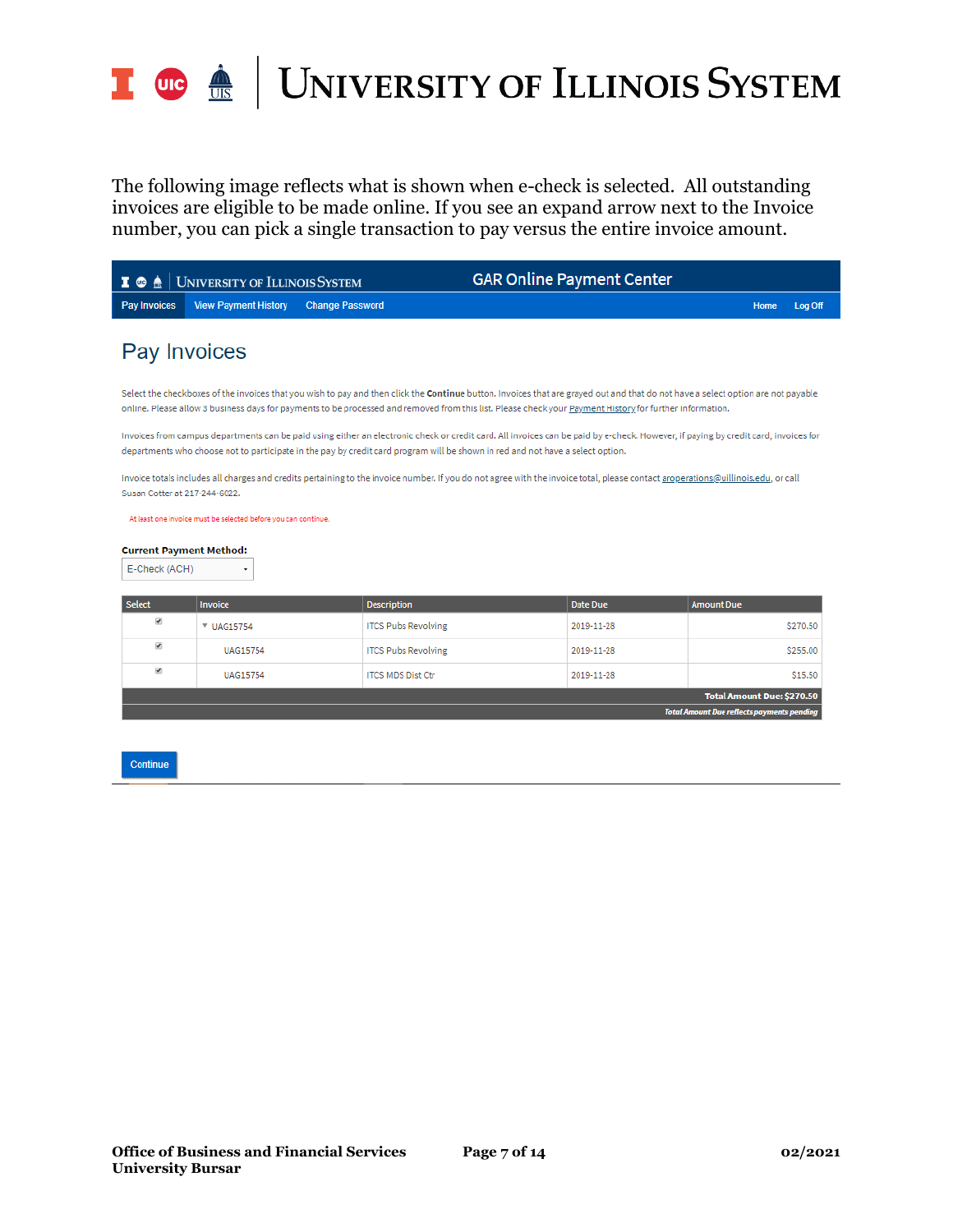

The following image reflects what is shown when credit card is selected. Invoices in red are not payable using a credit card.

| $\blacksquare$ $\blacksquare$ $\blacksquare$ University of Illinois System | <b>GAR Online Payment Center</b> |              |
|----------------------------------------------------------------------------|----------------------------------|--------------|
| Pay Invoices View Payment History Change Password                          |                                  | Home Log Off |

### Pay Invoices

Select the checkboxes of the invoices that you wish to pay and then click the Continue button. Invoices that are grayed out and that do not have a select option are not payable online. Please allow 3 business days for payments to be processed and removed from this list. Please check your Payment History for further information.

Invoices from campus departments can be paid using either an electronic check or credit card. All invoices can be paid by e-check. However, if paying by credit card, invoices for departments who choose not to participate in the pay by credit card program will be shown in red and not have a select option.

Invoice totals includes all charges and credits pertaining to the invoice number. If you do not agree with the invoice total, please contact aroperations@uillinois.edu, or call Susan Cotter at 217-244-6022.

#### **Current Payment Method:**

| Select               | Invoice         | <b>Description</b>             | <b>Date Due</b> | <b>Amount Due</b> |
|----------------------|-----------------|--------------------------------|-----------------|-------------------|
| not payable by co    | 123241          | Illini Union GuestRoom         | 2019-11-28      | \$232.78          |
| not payable by co    | 125046          | Illini Union GuestRoom         | 2019-11-28      | \$202.27          |
| not payable by co    | 123243          | Illini Union GuestRoom         | 2019-11-28      | \$465.56          |
| not payable by co    | 123242          | Illini Union GuestRoom         | 2019-11-28      | \$588.73          |
| not payable by co    | 125263          | Illini Union GuestRoom         | 2019-11-28      | \$220.35          |
| not payable by co    | 123238          | Illini Union GuestRoom         | 2019-11-28      | \$588.73          |
| $\Box$               | UCC8XTJ3        | Closed Circuit TV Sec Cameras  | 2019-11-28      | \$5.00            |
| not payable by co    | 125755          | Illini Union GuestRoom         | 2019-11-28      | \$123.17          |
| ▣                    | <b>JUL 2019</b> | SAN-Storage Area Network       | 2019-11-28      | \$100.84          |
| not payable by co    | 51468           | Hotel Catering 244-1519        | 2019-11-28      | \$4,709.00        |
| not payable by co    | $* 51405$       | IU Catering 333-7460           | 2019-11-28      | \$2,705.00        |
| $\qquad \qquad \Box$ | SEP 2019        | SAN-Storage Area Network       | 2019-11-28      | \$104.32          |
| not payable by co    | <b>UOMN2566</b> | FandS Jobs Material 333 1469   | 2019-11-28      | \$1,423.91        |
| not payable by co    | 023106          | Illini Union Document Services | 2019-11-28      | \$479.73          |

To pay invoices online, select the checkboxes of the invoices to be paid and then click the **Continue** button located at the bottom on the screen.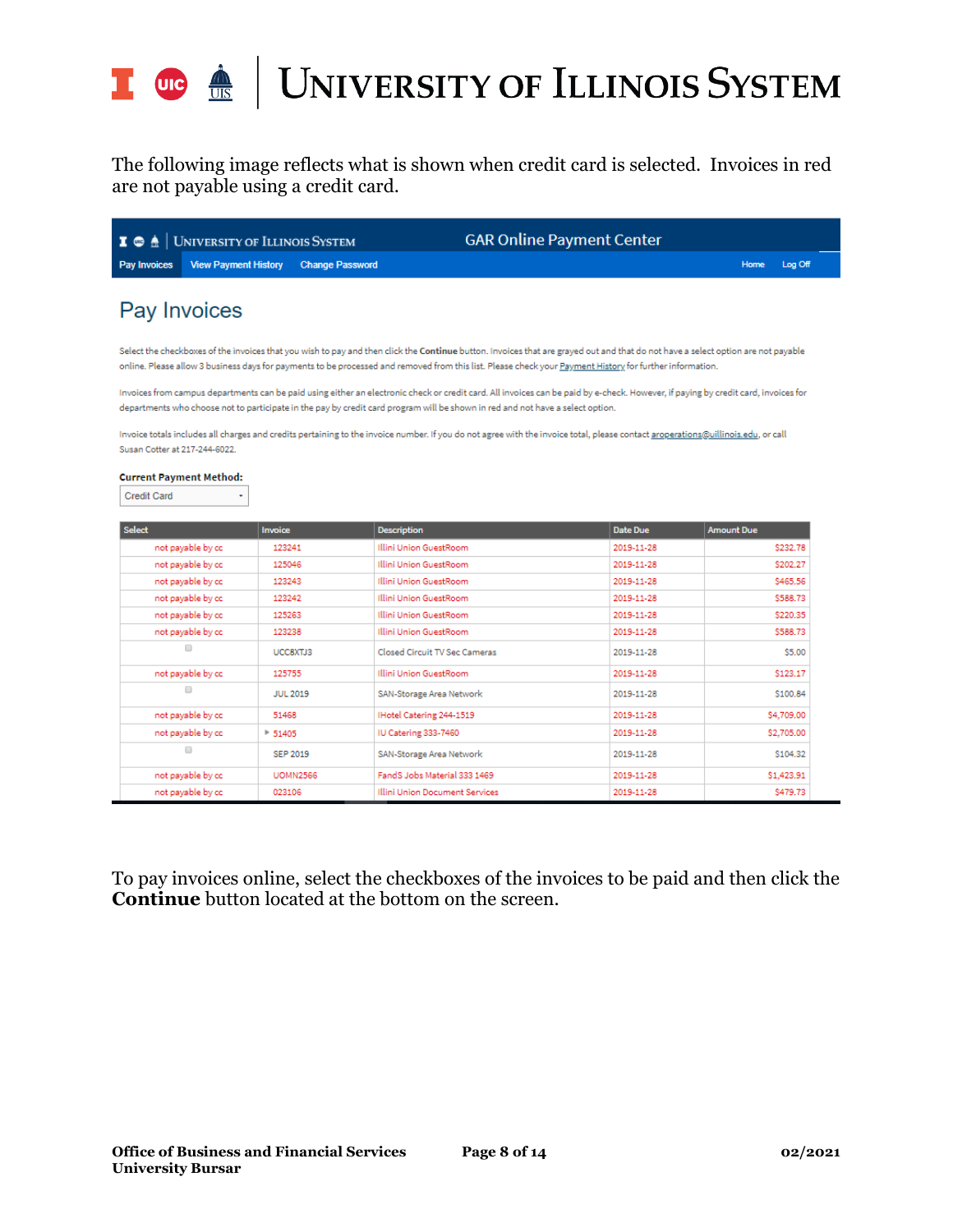

The following screen confirms the invoices to be paid. Select the **Edit** or **Confirm** button.

| $\blacksquare$ $\blacksquare$ $\blacksquare$ $\blacksquare$ $\blacksquare$ $\blacksquare$ $\blacksquare$ $\blacksquare$ $\blacksquare$ $\blacksquare$ $\blacksquare$ $\blacksquare$ $\blacksquare$ $\blacksquare$ $\blacksquare$ $\blacksquare$ $\blacksquare$ $\blacksquare$ $\blacksquare$ $\blacksquare$ $\blacksquare$ $\blacksquare$ $\blacksquare$ $\blacksquare$ $\blacksquare$ $\blacksquare$ $\blacksquare$ $\blacksquare$ $\blacksquare$ $\blacksquare$ $\blacksquare$ $\blacks$ | <b>GAR Online Payment Center</b> |              |
|--------------------------------------------------------------------------------------------------------------------------------------------------------------------------------------------------------------------------------------------------------------------------------------------------------------------------------------------------------------------------------------------------------------------------------------------------------------------------------------------|----------------------------------|--------------|
| Pay Invoices View Payment History Change Password                                                                                                                                                                                                                                                                                                                                                                                                                                          |                                  | Home Log Off |
|                                                                                                                                                                                                                                                                                                                                                                                                                                                                                            |                                  |              |

## **Confirm Invoices**

Please confirm that the invoices listed below are those that you wish to pay. If these are the invoices you wish to pay, click the "Confirm" button to begin your online payment. If you need to adjust your invoice selection, select the 'Edit' button.

| <b>Invoice</b>  | <b>Description</b>                     | <b>Date Due</b> | <b>Amount Due</b>                     |
|-----------------|----------------------------------------|-----------------|---------------------------------------|
| UCC8XTJ3        | Closed Circuit TV Sec Cameras          | 2019-11-28      | \$5.00                                |
| <b>JUL 2019</b> | SAN-Storage Area Network<br>2019-11-28 |                 | \$100.84                              |
|                 |                                        |                 | <b>Total Payment Amount: \$105.84</b> |
|                 |                                        |                 | Payment Method: Credit Card           |
|                 |                                        |                 |                                       |

Edit Confirm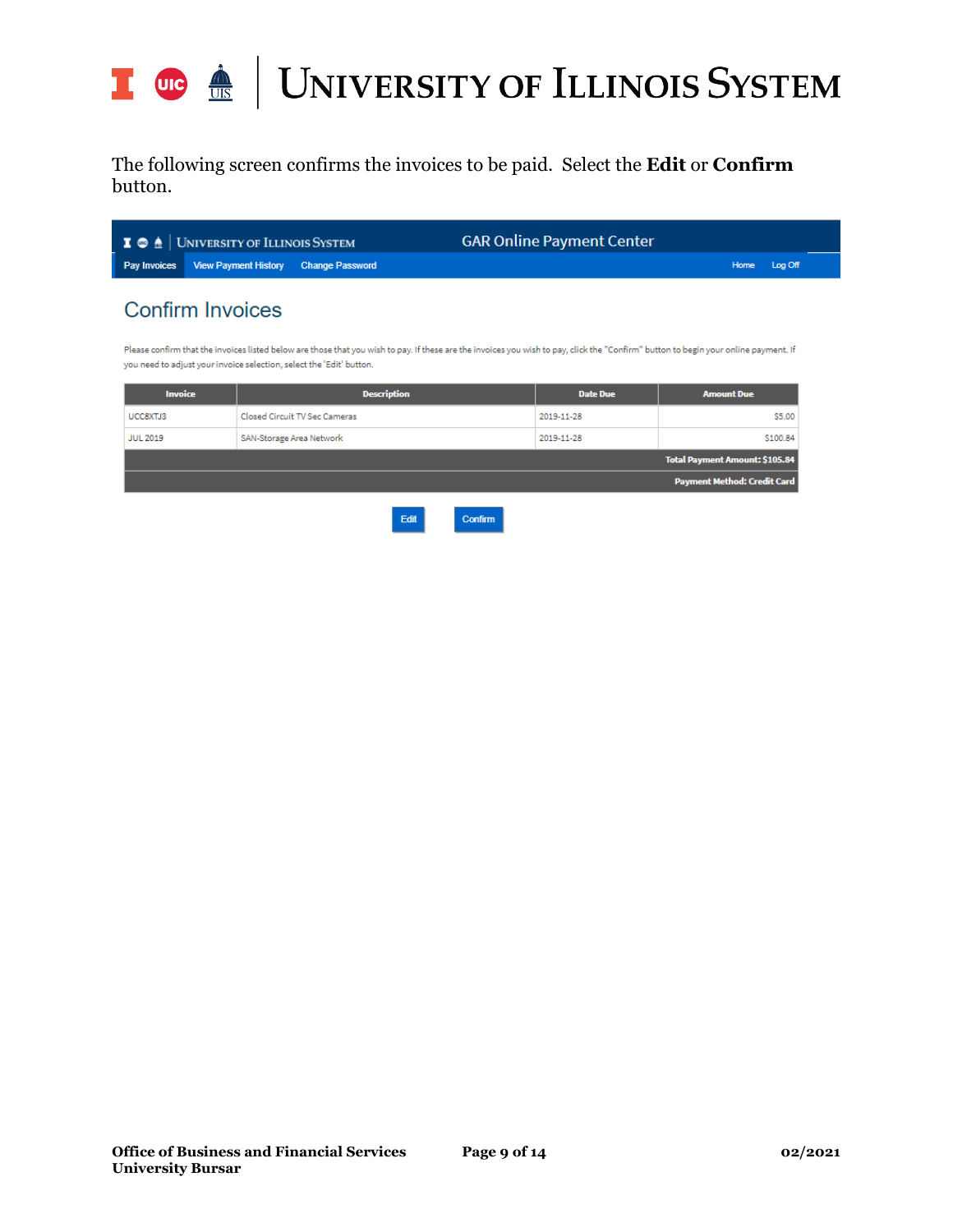

One of the two following screens will appear after the selected invoices are confirmed. Enter all required **Credit Card or E-Check** and **Contact Information**. Then select the **Submit** or **Cancel** buttons.

## **Credit Card Payment Information ScreenUNIVERSITY OF ILLINOIS SYSTEM**

URBANA-CHAMPAIGN · CHICAGO · SPRINGFIELD

| > Pay with credit or debit card      |                                                                                                                            | Total (USD): 115.79 |
|--------------------------------------|----------------------------------------------------------------------------------------------------------------------------|---------------------|
| Card Number                          |                                                                                                                            |                     |
|                                      | <b>VISA</b><br>DISC VIR<br>MasterCard                                                                                      |                     |
| <b>Expiration Date</b>               | mm                                                                                                                         |                     |
| CSC<br>What is this ?                |                                                                                                                            |                     |
|                                      | <b>Billing Address</b>                                                                                                     |                     |
| First name                           |                                                                                                                            |                     |
| Last name                            |                                                                                                                            |                     |
| Country<br>(optional)                | United States of America<br>$\overline{\mathbf{v}}$                                                                        |                     |
| <b>Billing address</b><br>(optional) | If your billing address is a PO Box, please enter the number first. Example: PO Box 123<br>would be entered as 123 PO Box. |                     |
|                                      |                                                                                                                            |                     |
| City<br>(optional)                   |                                                                                                                            |                     |
| State<br>(optional)                  | $\overline{\mathbf{v}}$<br>--- Select ---                                                                                  |                     |
| ZIP<br>(optional)                    |                                                                                                                            |                     |
|                                      | Pay Now                                                                                                                    |                     |

**Cancel Payment**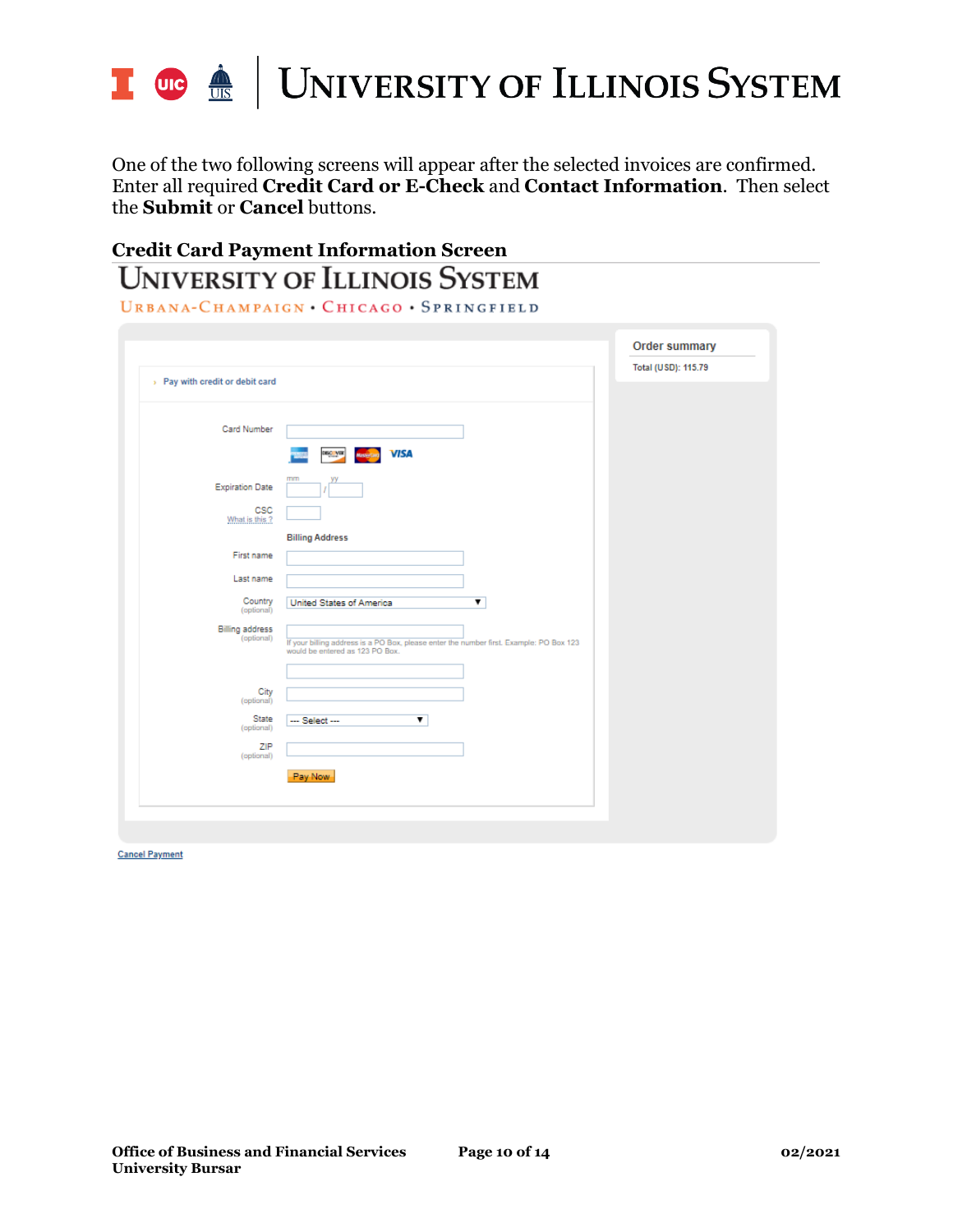

### **E-Check Payment Information Screen**

| $\mathbf{I} \otimes \mathbf{A}$ University of Illinois System | <b>Online Payment Center</b>                                                                                                                                                                                                                                                                                                                                                                                                                                                                                                                                                                                                                                                                                                                                          |  |
|---------------------------------------------------------------|-----------------------------------------------------------------------------------------------------------------------------------------------------------------------------------------------------------------------------------------------------------------------------------------------------------------------------------------------------------------------------------------------------------------------------------------------------------------------------------------------------------------------------------------------------------------------------------------------------------------------------------------------------------------------------------------------------------------------------------------------------------------------|--|
| E-Check (ACH) Payment                                         |                                                                                                                                                                                                                                                                                                                                                                                                                                                                                                                                                                                                                                                                                                                                                                       |  |
|                                                               | Payment Amount: \$435.05<br>All fields below are required<br>Please enter your bank information here. Please be sure to enter your first<br>and last name exactly as it appears on the account.<br>If this is a business account, enter the business name in the account holder<br>name field.<br><b>Account Holder Name:</b><br>Bank Routing Number: (What is this?)<br>Bank Account Number:<br>Re-Enter Account Number:<br>Type of Bank Account:<br><sup>®</sup> Checking<br>Savings<br>Please enter your contact information in case we need to contact you<br>regarding this payment.                                                                                                                                                                             |  |
|                                                               | Phone Number:<br>E-mail Address:<br>By checking the box below, you authorize the University of Illinois to<br>initiate a single debit entry to your Deposit Account in the amount of<br>(\$ USD) 435.05.<br>The payment will be dated on 11/11/2019, and the debit to your Deposit<br>Account will occur within two business days of the payment date but no<br>earlier than the payment date, depending on your bank's process. In the<br>event that this electronic payment is returned unpaid for any reason, I<br>understand that the University will assess a return check fee in the amount<br>of \$30.00.<br>Please check the box below to agree to the terms and then click Pay Now to<br>process your payment.<br><b>I</b> Agree<br><b>Pay Now</b><br>Cancel |  |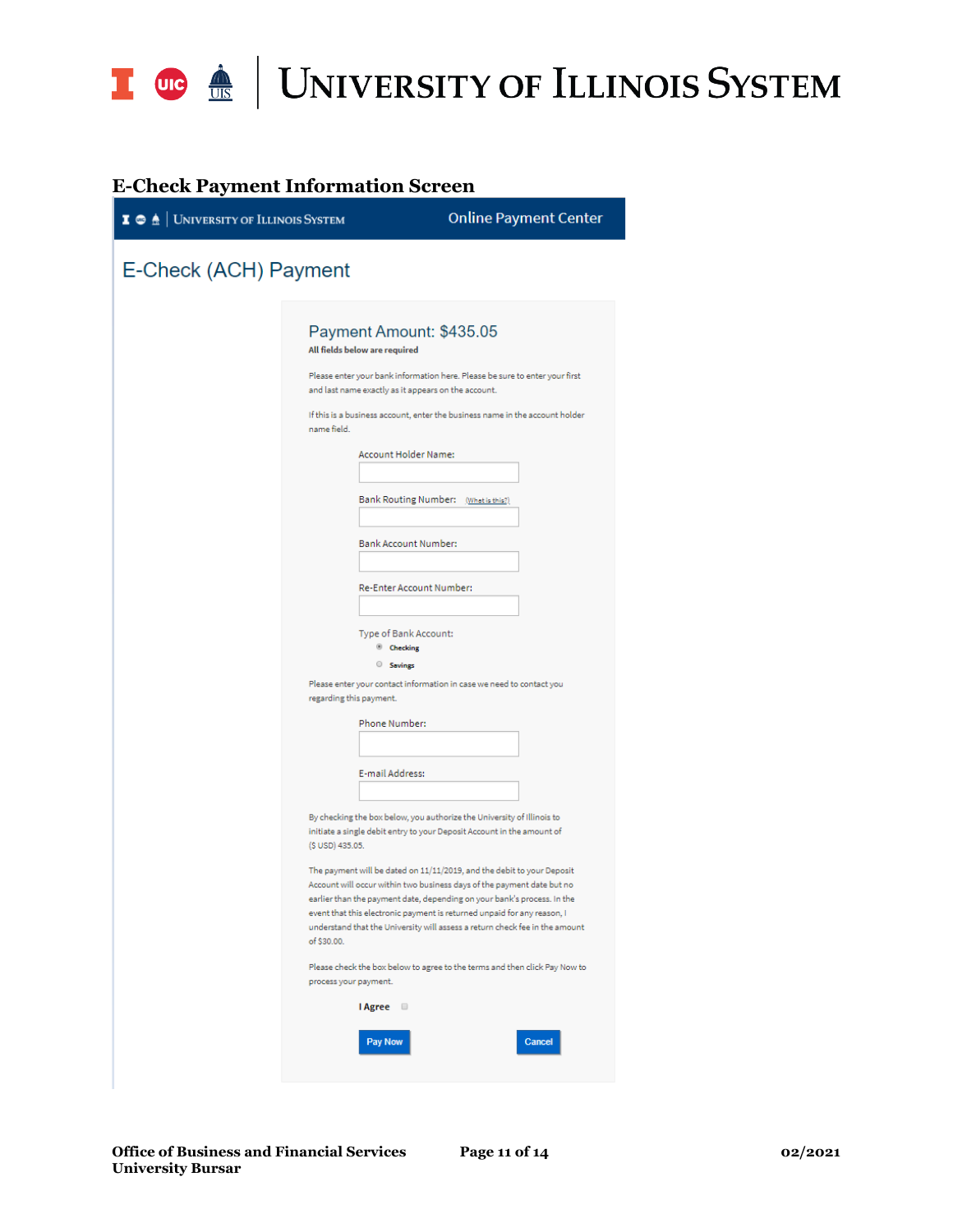

# I **OG**  $\frac{1}{16}$  UNIVERSITY OF ILLINOIS SYSTEM

After clicking "I agree" and "Pay Now", the customer is issued a **Payment Receipt** listing the confirmation number, account number, total charge amount, transaction date, invoices paid, and an optional prompt for an e-mail address to which a copy of the electronic receipt will be sent.

| $I^{\circ}$  | <b>UNIVERSITY OF ILLINOIS SYSTEM</b> |                                                                                                          | <b>GAR Online Payment Center</b>        |                 |
|--------------|--------------------------------------|----------------------------------------------------------------------------------------------------------|-----------------------------------------|-----------------|
| Pay Invoices | <b>View Payment History</b>          | <b>Change Password</b>                                                                                   |                                         | Home<br>Log Off |
|              | <b>Payment Receipt</b>               |                                                                                                          |                                         |                 |
|              |                                      | This is your payment receipt. You can print or e-mail a copy of this receipt.                            |                                         |                 |
|              |                                      | Confirmation Number: 7571377254724                                                                       |                                         |                 |
|              |                                      | Account Number: @00869693                                                                                |                                         |                 |
|              |                                      | Total Payment Amount: \$115.79                                                                           |                                         |                 |
|              |                                      | Payment Tender: Credit Card                                                                              |                                         |                 |
|              |                                      |                                                                                                          | Transaction Date: 11/11/2019 9:55:46 AM |                 |
|              |                                      | These are invoices that were paid with this transaction.                                                 |                                         |                 |
|              |                                      | <b>Invoice</b>                                                                                           | <b>Amount</b>                           |                 |
|              |                                      | AUG 2019                                                                                                 | \$107.79                                |                 |
|              |                                      | <b>UCCSXTMC</b>                                                                                          | \$8.00                                  |                 |
|              |                                      | Enter an e-mail address where you want a copy of the receipt sent, then<br>click the Send E-mail button. |                                         |                 |
|              |                                      | <b>Email Address</b>                                                                                     |                                         |                 |
|              |                                      | <b>Send E-mail</b>                                                                                       |                                         |                 |
|              |                                      |                                                                                                          |                                         |                 |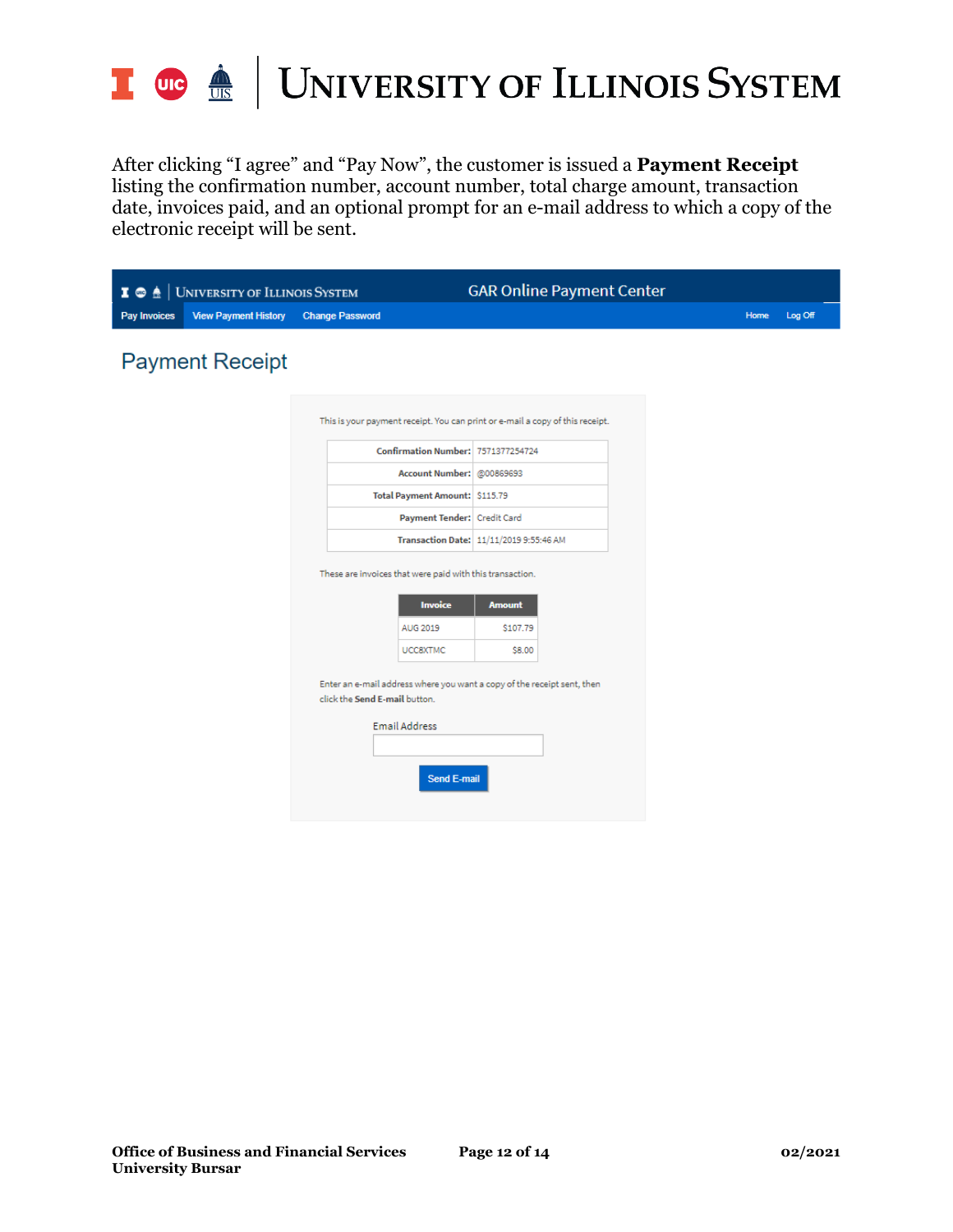

By clicking View Payment History, customers can view previous online payments.

|                                           | $\bullet$ $\bullet$ $\bullet$ University of Illinois System |                        | <b>GAR Online Payment Center</b> |                 |  |  |  |  |
|-------------------------------------------|-------------------------------------------------------------|------------------------|----------------------------------|-----------------|--|--|--|--|
| <b>Pay Invoices</b>                       | <b>View Payment History</b>                                 | <b>Change Password</b> |                                  | Log Off<br>Home |  |  |  |  |
| <b>Online Payment History</b>             |                                                             |                        |                                  |                 |  |  |  |  |
| Please select a month and year to view:   |                                                             |                        |                                  |                 |  |  |  |  |
| November                                  | 2019<br>۰                                                   | ۰                      |                                  |                 |  |  |  |  |
| View                                      |                                                             |                        |                                  |                 |  |  |  |  |
| Online payment history for: November 2019 |                                                             |                        |                                  |                 |  |  |  |  |

| <b>Invoice</b>  | <b>Confirmation ID</b> | <b>Payment Tender</b> | <b>Payment Amount</b> | <b>Payment Date</b> |
|-----------------|------------------------|-----------------------|-----------------------|---------------------|
| AUG 2019        | 7571377254724          | Credit Card           | \$107.79              | 11/11/2019          |
| <b>UCCSXTMC</b> | 7571377254724          | Credit Card           | \$8.00                | 11/11/2019          |

**UNIVERSITY OF ILLINOIS SYSTEM** Copyright 8 2019 The Board of Trustees of the University of Illinois | Web Privacy